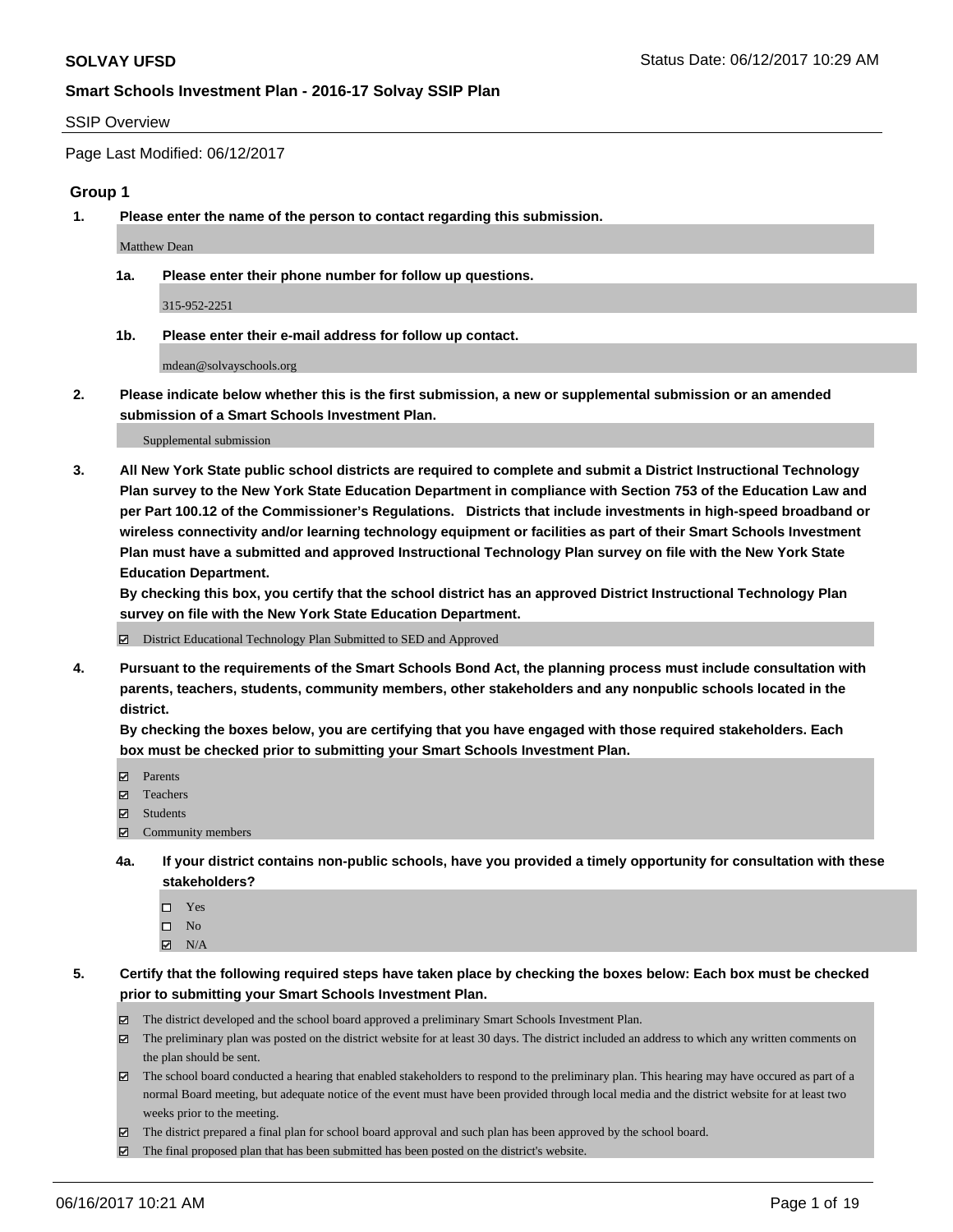### SSIP Overview

Page Last Modified: 06/12/2017

**5a. Please upload the proposed Smart Schools Investment Plan (SSIP) that was posted on the district's website, along with any supporting materials. Note that this should be different than your recently submitted Educational Technology Survey. The Final SSIP, as approved by the School Board, should also be posted on the website and remain there during the course of the projects contained therein.**

2015 - 2019 Solvay Technology Integration Plan FINAL.pdf Solvay SSBA Presentation.pdf

**5b. Enter the webpage address where the final Smart Schools Investment Plan is posted. The Plan should remain posted for the life of the included projects.**

http://www.solvayschools.org/districtpage.cfm?pageid=342

**6. Please enter an estimate of the total number of students and staff that will benefit from this Smart Schools Investment Plan based on the cumulative projects submitted to date.**

1,750

**7. An LEA/School District may partner with one or more other LEA/School Districts to form a consortium to pool Smart Schools Bond Act funds for a project that meets all other Smart School Bond Act requirements. Each school district participating in the consortium will need to file an approved Smart Schools Investment Plan for the project and submit a signed Memorandum of Understanding that sets forth the details of the consortium including the roles of each respective district.**

 $\Box$  The district plans to participate in a consortium to partner with other school district(s) to implement a Smart Schools project.

**8. Please enter the name and 6-digit SED Code for each LEA/School District participating in the Consortium.**

| <b>Partner LEA/District</b> | <b>ISED BEDS Code</b> |
|-----------------------------|-----------------------|
| (No Response)               | (No Response)         |

**9. Please upload a signed Memorandum of Understanding with all of the participating Consortium partners.**

(No Response)

**10. Your district's Smart Schools Bond Act Allocation is:**

\$1,132,813

**11. Enter the budget sub-allocations by category that you are submitting for approval at this time. If you are not budgeting SSBA funds for a category, please enter 0 (zero.) If the value entered is \$0, you will not be required to complete that survey question.**

|                                       | Sub-           |
|---------------------------------------|----------------|
|                                       | Allocations    |
| <b>School Connectivity</b>            | l 0            |
| Connectivity Projects for Communities | $\overline{0}$ |
| <b>Classroom Technology</b>           | 347,600        |
| Pre-Kindergarten Classrooms           | l O            |
| Replace Transportable Classrooms      | $\Omega$       |
| High-Tech Security Features           | <b>0</b>       |
| Totals:                               | 347,600        |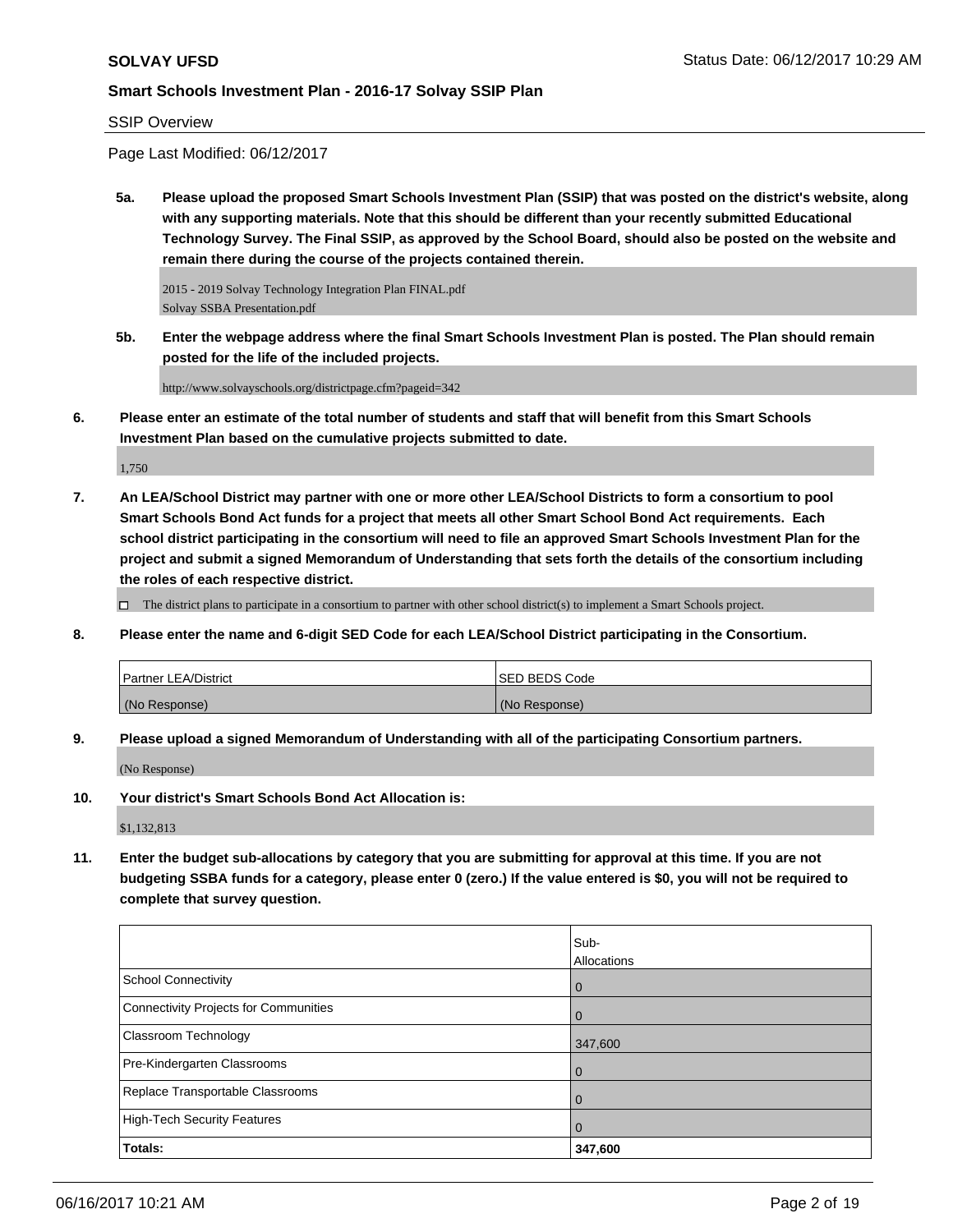### School Connectivity

Page Last Modified: 06/12/2017

## **Group 1**

- **1. In order for students and faculty to receive the maximum benefit from the technology made available under the Smart Schools Bond Act, their school buildings must possess sufficient connectivity infrastructure to ensure that devices can be used during the school day. Smart Schools Investment Plans must demonstrate that:**
	- **sufficient infrastructure that meets the Federal Communications Commission's 100 Mbps per 1,000 students standard currently exists in the buildings where new devices will be deployed, or**
	- **is a planned use of a portion of Smart Schools Bond Act funds, or**
	- **is under development through another funding source.**

**Smart Schools Bond Act funds used for technology infrastructure or classroom technology investments must increase the number of school buildings that meet or exceed the minimum speed standard of 100 Mbps per 1,000 students and staff within 12 months. This standard may be met on either a contracted 24/7 firm service or a "burstable" capability. If the standard is met under the burstable criteria, it must be:**

**1. Specifically codified in a service contract with a provider, and**

**2. Guaranteed to be available to all students and devices as needed, particularly during periods of high demand, such as computer-based testing (CBT) periods.**

**Please describe how your district already meets or is planning to meet this standard within 12 months of plan submission.**

(No Response)

- **1a. If a district believes that it will be impossible to meet this standard within 12 months, it may apply for a waiver of this requirement, as described on the Smart Schools website. The waiver must be filed and approved by SED prior to submitting this survey.**
	- By checking this box, you are certifying that the school district has an approved waiver of this requirement on file with the New York State Education Department.

#### **2. Connectivity Speed Calculator (Required)**

|                         | l Number of<br><b>Students</b> | Multiply by<br>100 Kbps | Divide by 1000   Current Speed<br>to Convert to<br>Required<br>l Speed in Mb | in Mb            | Expected<br>Speed to be<br>Attained Within Required<br>12 Months | <b>Expected Date</b><br>When<br>Speed Will be<br><b>Met</b> |
|-------------------------|--------------------------------|-------------------------|------------------------------------------------------------------------------|------------------|------------------------------------------------------------------|-------------------------------------------------------------|
| <b>Calculated Speed</b> | (No<br>Response)               | (No Response)           | (No<br>Response)                                                             | (No<br>Response) | (No<br>Response)                                                 | l (No<br>Response)                                          |

# **3. Describe how you intend to use Smart Schools Bond Act funds for high-speed broadband and/or wireless connectivity projects in school buildings.**

(No Response)

**4. Describe the linkage between the district's District Instructional Technology Plan and the proposed projects. (There should be a link between your response to this question and your response to Question 1 in Part E. Curriculum and Instruction "What are the district's plans to use digital connectivity and technology to improve teaching and learning?)**

(No Response)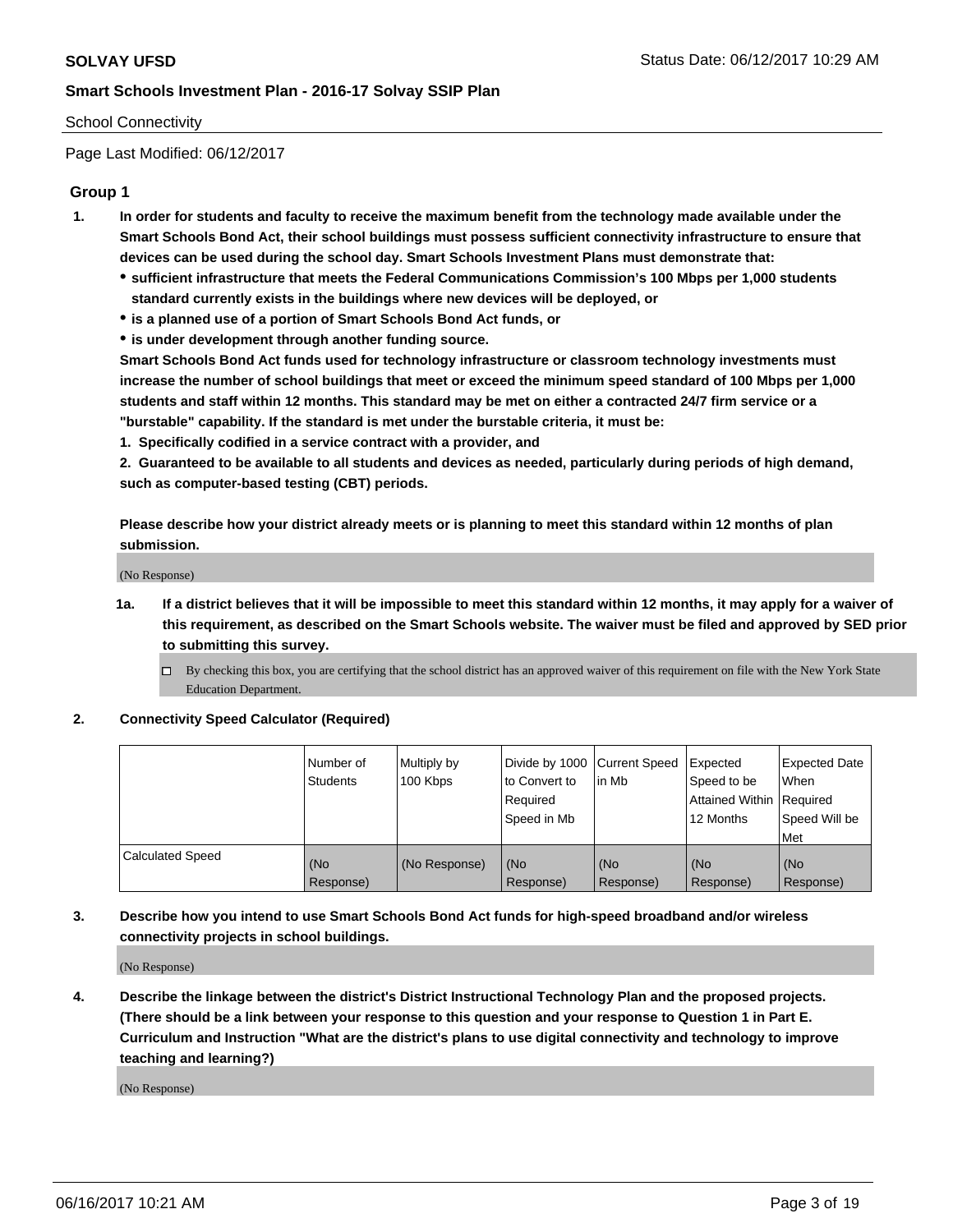### School Connectivity

Page Last Modified: 06/12/2017

**5. If the district wishes to have students and staff access the Internet from wireless devices within the school building, or in close proximity to it, it must first ensure that it has a robust Wi-Fi network in place that has sufficient bandwidth to meet user demand.**

**Please describe how you have quantified this demand and how you plan to meet this demand.**

**6. As indicated on Page 5 of the guidance, the Office of Facilities Planning will have to conduct a preliminary review of all capital projects, including connectivity projects. Please indicate on a separate row each project number given to you by the Office of Facilities Planning.**

| <b>Project Number</b> |  |
|-----------------------|--|
| (No Response)         |  |

**7. Certain high-tech security and connectivity infrastructure projects may be eligible for an expedited review process as determined by the Office of Facilities Planning.**

**Was your project deemed eligible for streamlined review?**

Yes

**7a. Districts that choose the Streamlined Review Process will be required to certify that they have reviewed all installations with their licensed architect or engineer of record and provide that person's name and license number. The licensed professional must review the products and proposed method of installation prior to implementation and review the work during and after completion in order to affirm that the work was codecompliant, if requested.**

 $\Box$  I certify that I have reviewed all installations with a licensed architect or engineer of record.

**8. Include the name and license number of the architect or engineer of record.**

| <sup>1</sup> Name | License Number |
|-------------------|----------------|
| (No Response)     | (No Response)  |

**9. If you are submitting an allocation for School Connectivity complete this table. Note that the calculated Total at the bottom of the table must equal the Total allocation for this category that you entered in the SSIP Overview overall budget.**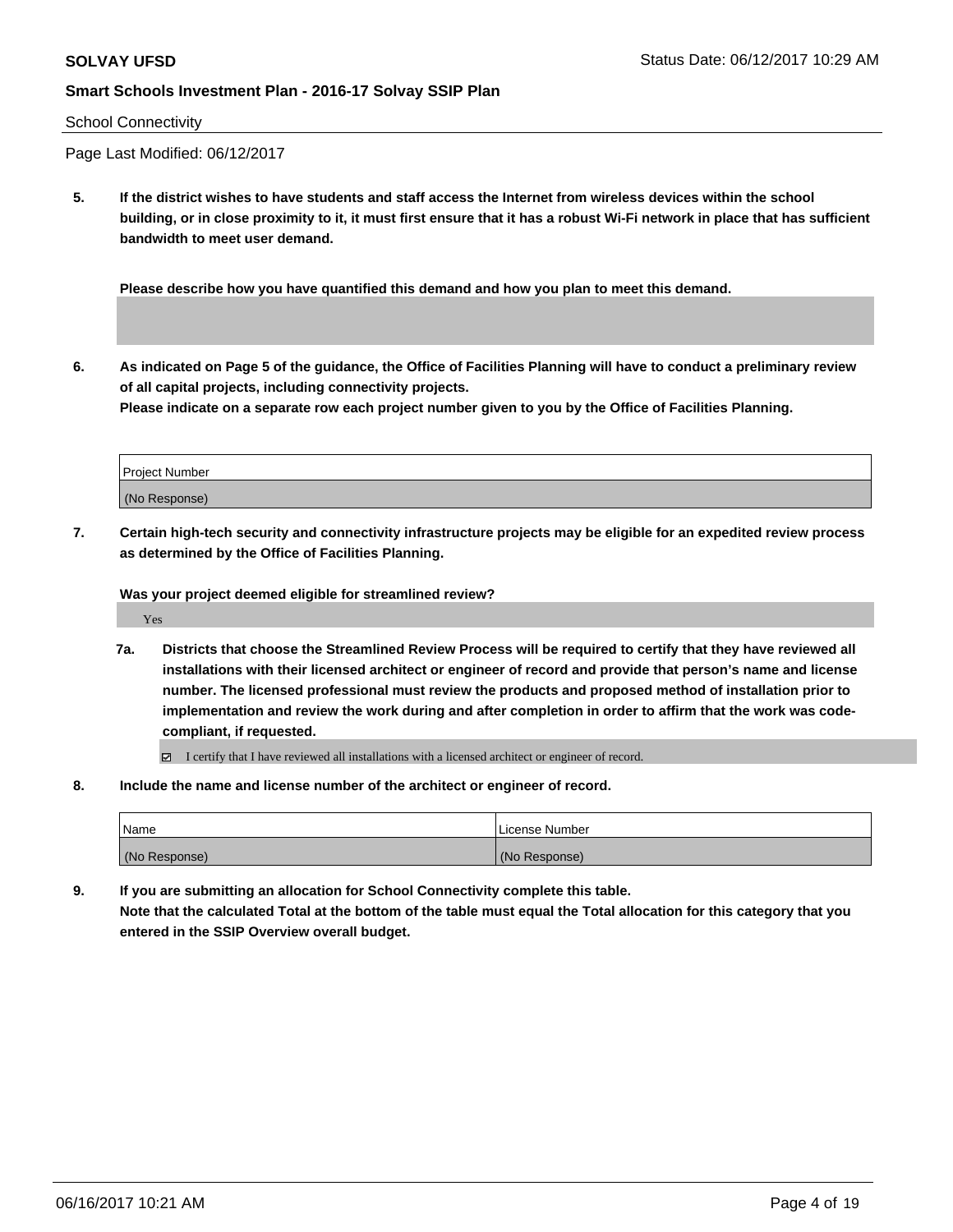School Connectivity

Page Last Modified: 06/12/2017

|                                            | Sub-          |
|--------------------------------------------|---------------|
|                                            | Allocation    |
| Network/Access Costs                       | (No Response) |
| <b>Outside Plant Costs</b>                 | (No Response) |
| School Internal Connections and Components | (No Response) |
| <b>Professional Services</b>               | (No Response) |
| Testing                                    | (No Response) |
| <b>Other Upfront Costs</b>                 | (No Response) |
| <b>Other Costs</b>                         | (No Response) |
| Totals:                                    | 0             |

**10. Please detail the type, quantity, per unit cost and total cost of the eligible items under each sub-category. This is especially important for any expenditures listed under the "Other" category. All expenditures must be eligible for tax-exempt financing to be reimbursed through the SSBA. Sufficient detail must be provided so that we can verify this is the case. If you have any questions, please contact us directly through smartschools@nysed.gov. NOTE: Wireless Access Points should be included in this category, not under Classroom Educational Technology, except those that will be loaned/purchased for nonpublic schools.**

| Select the allowable expenditure | Item to be purchased | Quantity      | Cost per Item | <b>Total Cost</b> |
|----------------------------------|----------------------|---------------|---------------|-------------------|
| type.                            |                      |               |               |                   |
| Repeat to add another item under |                      |               |               |                   |
| each type.                       |                      |               |               |                   |
| (No Response)                    | (No Response)        | (No Response) | (No Response) | (No Response)     |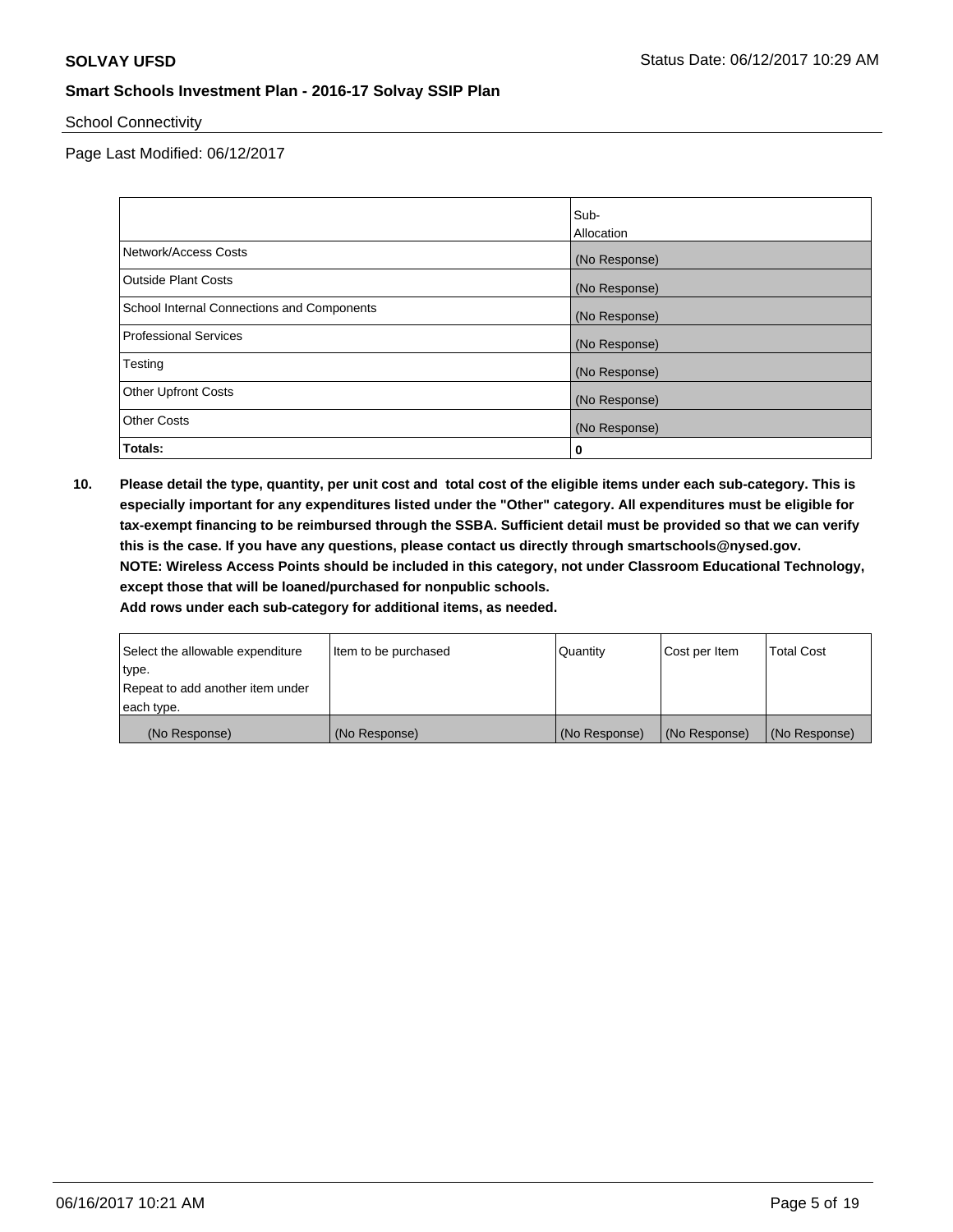Community Connectivity (Broadband and Wireless)

Page Last Modified: 06/12/2017

## **Group 1**

**1. Describe how you intend to use Smart Schools Bond Act funds for high-speed broadband and/or wireless connectivity projects in the community.**

(No Response)

**2. Please describe how the proposed project(s) will promote student achievement and increase student and/or staff access to the Internet in a manner that enhances student learning and/or instruction outside of the school day and/or school building.**

(No Response)

**3. Community connectivity projects must comply with all the necessary local building codes and regulations (building and related permits are not required prior to plan submission).**

 $\Box$  I certify that we will comply with all the necessary local building codes and regulations.

**4. Please describe the physical location of the proposed investment.**

(No Response)

**5. Please provide the initial list of partners participating in the Community Connectivity Broadband Project, along with their Federal Tax Identification (Employer Identification) number.**

| <b>Project Partners</b> | Federal ID#     |
|-------------------------|-----------------|
| (No Response)           | l (No Response) |

**6. If you are submitting an allocation for Community Connectivity, complete this table. Note that the calculated Total at the bottom of the table must equal the Total allocation for this category that you entered in the SSIP Overview overall budget.**

|                                    | Sub-Allocation |
|------------------------------------|----------------|
| Network/Access Costs               | (No Response)  |
| Outside Plant Costs                | (No Response)  |
| <b>Tower Costs</b>                 | (No Response)  |
| <b>Customer Premises Equipment</b> | (No Response)  |
| <b>Professional Services</b>       | (No Response)  |
| Testing                            | (No Response)  |
| <b>Other Upfront Costs</b>         | (No Response)  |
| <b>Other Costs</b>                 | (No Response)  |
| Totals:                            | 0              |

**7. Please detail the type, quantity, per unit cost and total cost of the eligible items under each sub-category. This is especially important for any expenditures listed under the "Other" category. All expenditures must be capital-bond eligible to be reimbursed through the SSBA. If you have any questions, please contact us directly through smartschools@nysed.gov.**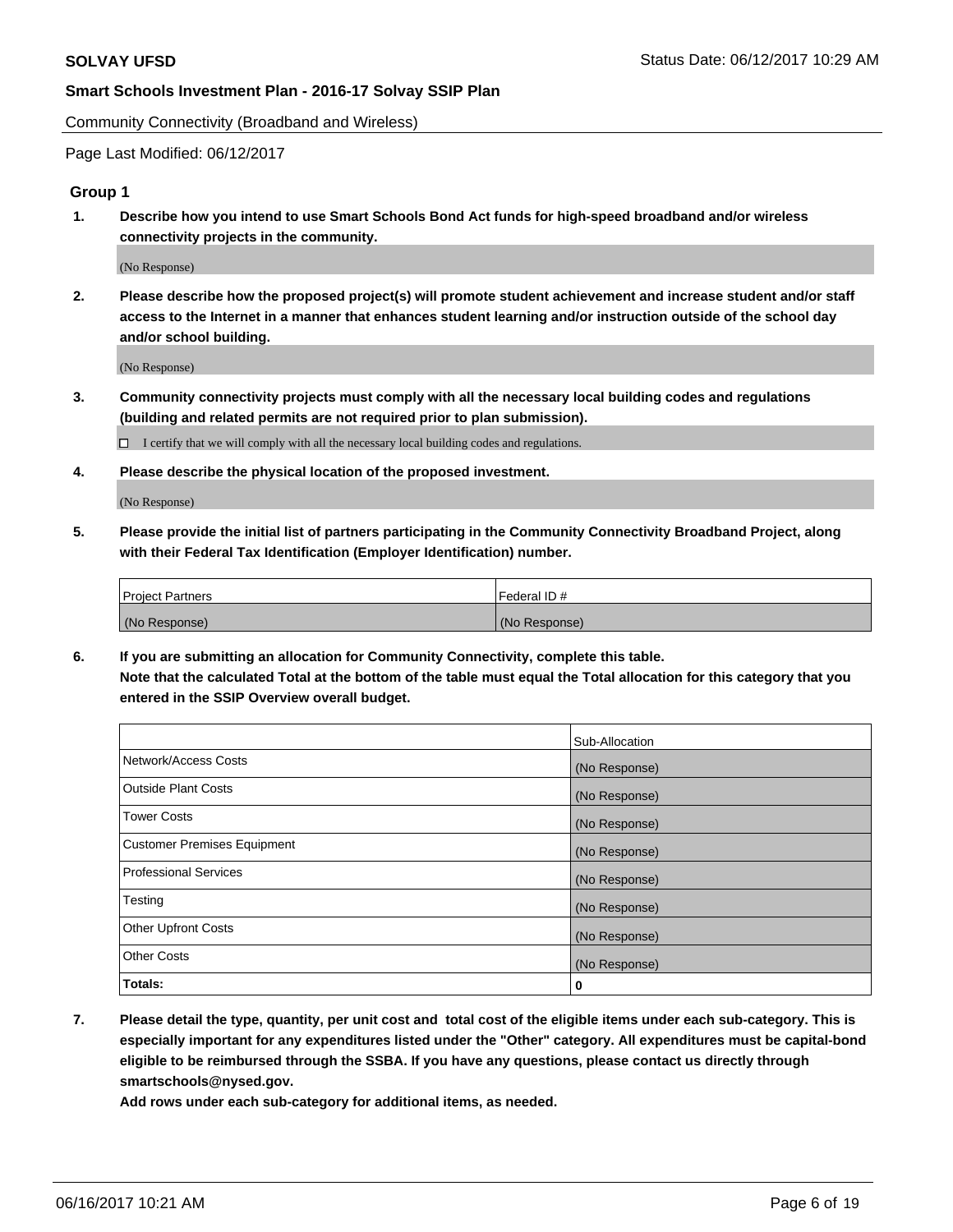Community Connectivity (Broadband and Wireless)

| Select the allowable expenditure<br>type.<br>Repeat to add another item under | Item to be purchased | Quantity      | Cost per Item | <b>Total Cost</b> |
|-------------------------------------------------------------------------------|----------------------|---------------|---------------|-------------------|
| each type.                                                                    |                      |               |               |                   |
| (No Response)                                                                 | (No Response)        | (No Response) | (No Response) | (No Response)     |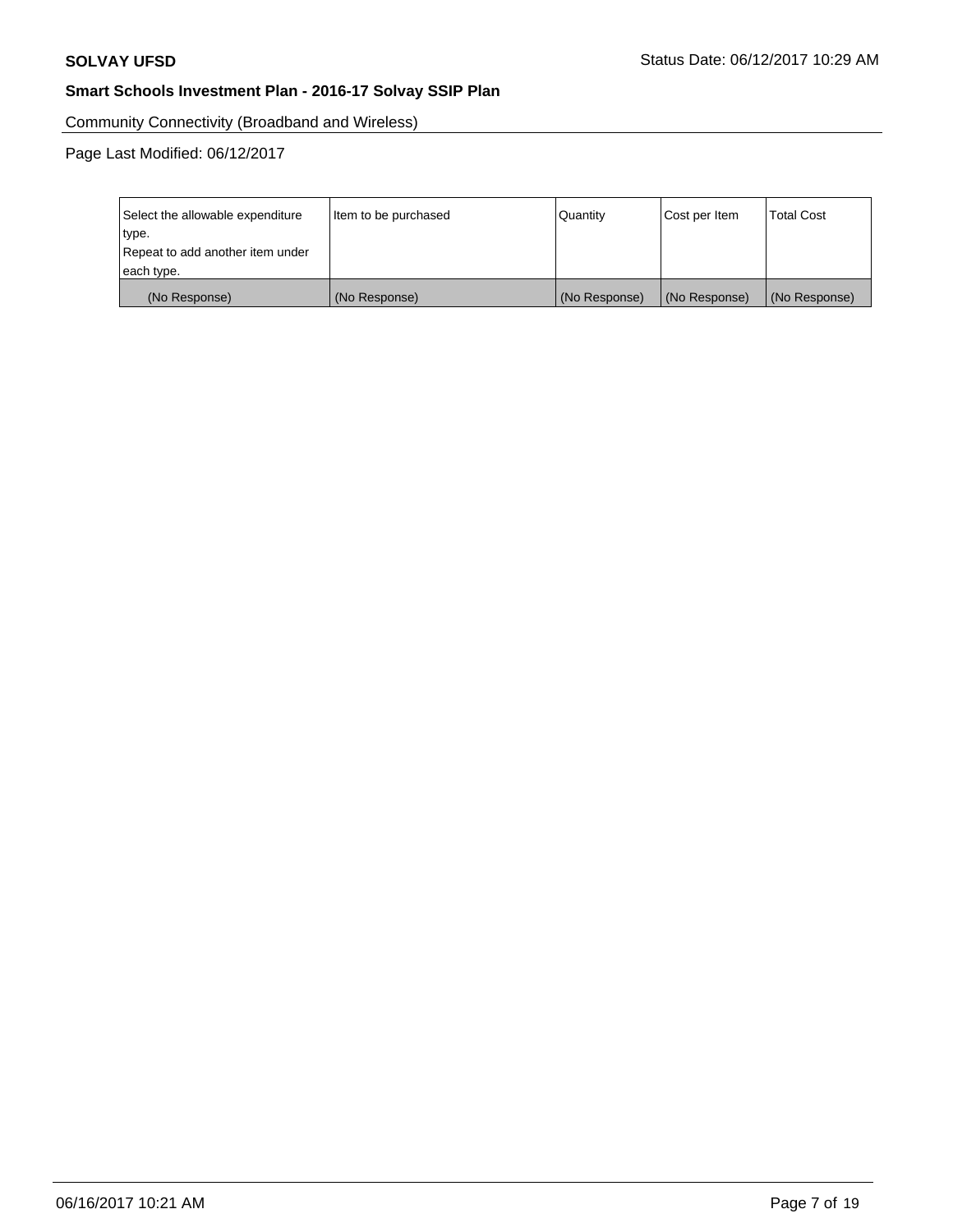## Classroom Learning Technology

Page Last Modified: 06/12/2017

## **Questions**

**1. In order for students and faculty to receive the maximum benefit from the technology made available under the Smart Schools Bond Act, their school buildings must possess sufficient connectivity infrastructure to ensure that devices can be used during the school day. Smart Schools Investment Plans must demonstrate that sufficient infrastructure that meets the Federal Communications Commission's 100 Mbps per 1,000 students standard currently exists in the buildings where new devices will be deployed, or is a planned use of a portion of Smart Schools Bond Act funds, or is under development through another funding source.**

**Smart Schools Bond Act funds used for technology infrastructure or classroom technology investments must increase the number of school buildings that meet or exceed the minimum speed standard of 100 Mbps per 1,000 students and staff within 12 months. This standard may be met on either a contracted 24/7 firm service or a "burstable" capability. If the standard is met under the burstable criteria, it must be:**

- **1. Specifically codified in a service contract with a provider, and**
- **2. Guaranteed to be available to all students and devices as needed, particularly during periods of high demand, such as computer-based testing (CBT) periods.**

**Please describe how your district already meets or is planning to meet this standard within 12 months of plan submission.**

The district is supplied unlimited bandwidth as part of the WAN contract through CNYRIC and OCM BOCES.

- **1a. If a district believes that it will be impossible to meet this standard within 12 months, it may apply for a waiver of this requirement, as described on the Smart Schools website. The waiver must be filed and approved by SED prior to submitting this survey.**
	- $\Box$  By checking this box, you are certifying that the school district has an approved waiver of this requirement on file with the New York State Education Department.

### **2. Connectivity Speed Calculator (Required)**

|                  | Number of<br>Students | Multiply by<br>100 Kbps | Divide by 1000 Current Speed<br>to Convert to<br>Required<br>Speed in Mb | lin Mb | Expected<br>Speed to be<br>Attained Within   Required<br>12 Months | <b>Expected Date</b><br>When<br>Speed Will be<br>Met |
|------------------|-----------------------|-------------------------|--------------------------------------------------------------------------|--------|--------------------------------------------------------------------|------------------------------------------------------|
| Calculated Speed | 1.460                 | 146,000                 | 146                                                                      | 908MB  | Unlimited                                                          | N/A                                                  |

**3. If the district wishes to have students and staff access the Internet from wireless devices within the school building, or in close proximity to it, it must first ensure that it has a robust Wi-Fi network in place that has sufficient bandwidth to meet user demand.**

**Please describe how you have quantified this demand and how you plan to meet this demand.**

The district has done a through walk through and testing of location of wireless access points to provide complete coverage for the campus.

**4. All New York State public school districts are required to complete and submit an Instructional Technology Plan survey to the New York State Education Department in compliance with Section 753 of the Education Law and per Part 100.12 of the Commissioner's Regulations.**

**Districts that include educational technology purchases as part of their Smart Schools Investment Plan must have a submitted and approved Instructional Technology Plan survey on file with the New York State Education Department.**

By checking this box, you are certifying that the school district has an approved Instructional Technology Plan survey on file with the New York State Education Department.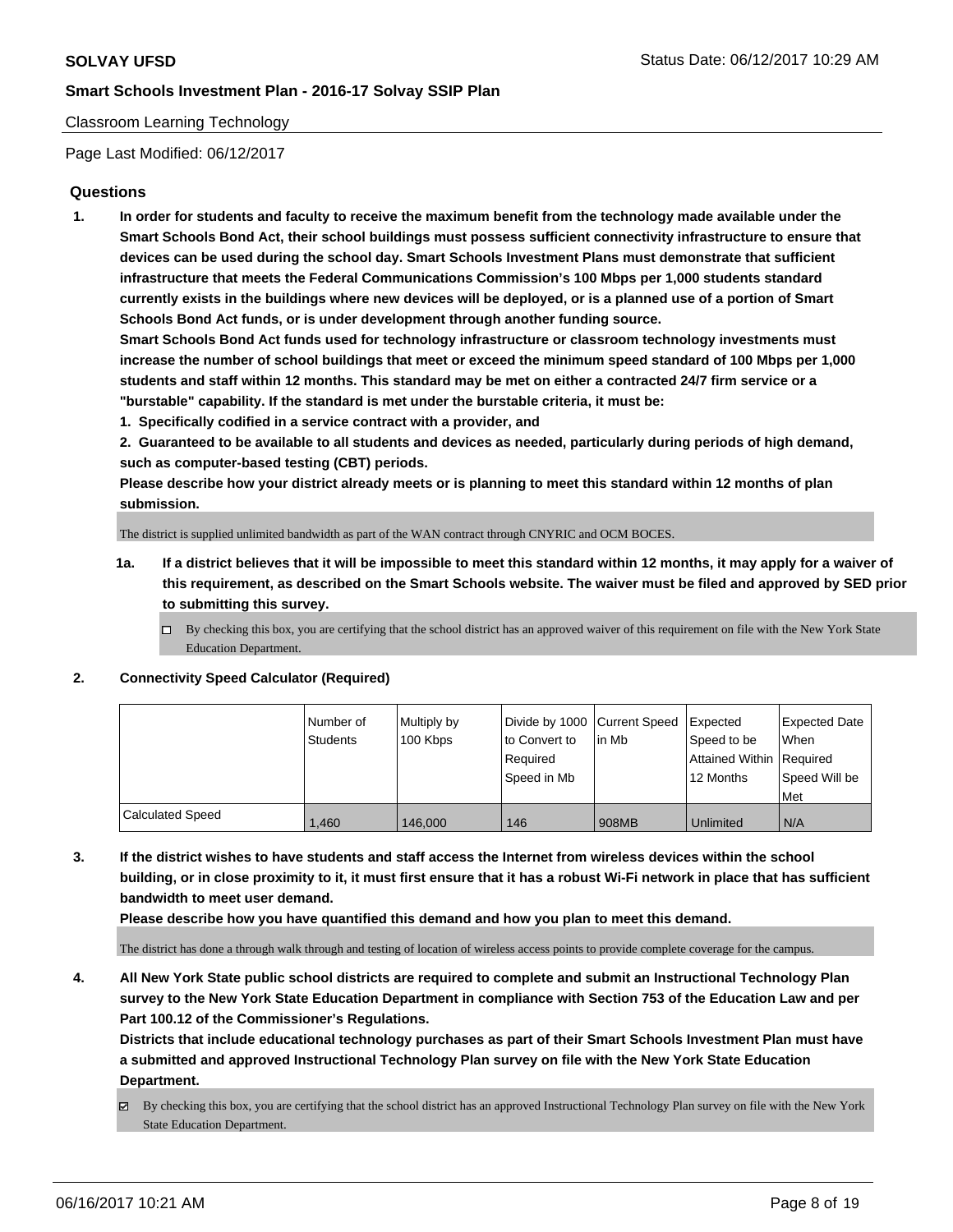### Classroom Learning Technology

Page Last Modified: 06/12/2017

**5. Describe the devices you intend to purchase and their compatibility with existing or planned platforms or systems. Specifically address the adequacy of each facility's electrical, HVAC and other infrastructure necessary to install and support the operation of the planned technology.**

The district plans to incorporated Chromebooks & iPads into our district. We already have quite a few, but as we work towards 1:1 the need for the devices increases. Conducted a walk through with the superintendent of buildings and grounds to be certain that adding these devices will not put any stress on the power or HVAC systems.

The district is hoping to use the SSBA money to purchase Belkin charging stations for each classroom. The stations will charge 10 devices at a time. This will alleviate the need to have the big bulky mobile carts that are tough for students/teachers to transport around the building.

#### **6. Describe how the proposed technology purchases will:**

- **> enhance differentiated instruction;**
- **> expand student learning inside and outside the classroom;**
- **> benefit students with disabilities and English language learners; and**
- **> contribute to the reduction of other learning gaps that have been identified within the district.**

**The expectation is that districts will place a priority on addressing the needs of students who struggle to succeed in a rigorous curriculum. Responses in this section should specifically address this concern and align with the district's Instructional Technology Plan (in particular Question 2 of E. Curriculum and Instruction: "Does the district's instructional technology plan address the needs of students with disabilities to ensure equitable access to instruction, materials and assessments?" and Question 3 of the same section: "Does the district's instructional technology plan address the provision of assistive technology specifically for students with disabilities to ensure access to and participation in the general curriculum?"**

The ultimate goal of the district is to be completely 1:1. Using the SSBA we will be able to purchase a device for each student and build a replacement refresh cycle that will keep the technology up to date. Utilizing the power of Google Apps for Education, Google Classroom, and many other online resources the districts aims to promote learning well beyond the normal school day. Students will be able to work at their own pace and ask for help when needed out side of the normal class hours, thus extending the learning time.

The district has a large population of English Language Learners. We have been using many apps that are available in Google Play. For example, we use speech to text apps, as well as a line reader which aides in the correct pronunciation of English words. Students and parents have really embraced the use of the technology. It allows the students to learn at their own pace, with the benefit to review the content with the assistance of the apps and is available wherever there is a Internet connection.

For the Special Education students in the district, teachers can utilize all of the apps above as well as many others. Depending on what is on the student's IEP, the teacher could find almost any app to assist in creating differentiated instruction. For example, the student could use pictures to communicate with peers and teachers. Leveraging this vast supply of apps and ability to have the technology right at the students figures could level the playing field for all GenEd and SpecEd students. Similar to ELL, teachers will be able to create lessons that will allow students with disabilities or ELL to learn at their own pace.

A student on an IEP or an ELL may be hesitant to participate in class due to fear of being wrong or being made fun of if they are not a good public speaker. Using a Chromebook & iPads with Google Classroom that same student is able to participate and collaborate with their classmates without those same fears. If we are able to purchase the new Chromebooks & iPads we will be able to reach more students with the assistance of technology who have the desire to learn.

# **7. Where appropriate, describe how the proposed technology purchases will enhance ongoing communication with parents and other stakeholders and help the district facilitate technology-based regional partnerships, including distance learning and other efforts.**

The district will continue to using high tech ways of communicating with student/parents/faculty/staff. Moreover, teachers using Google classroom or other Classroom Management Systems (CMS or LMS) to communicate with parents/students online and thus improve communication.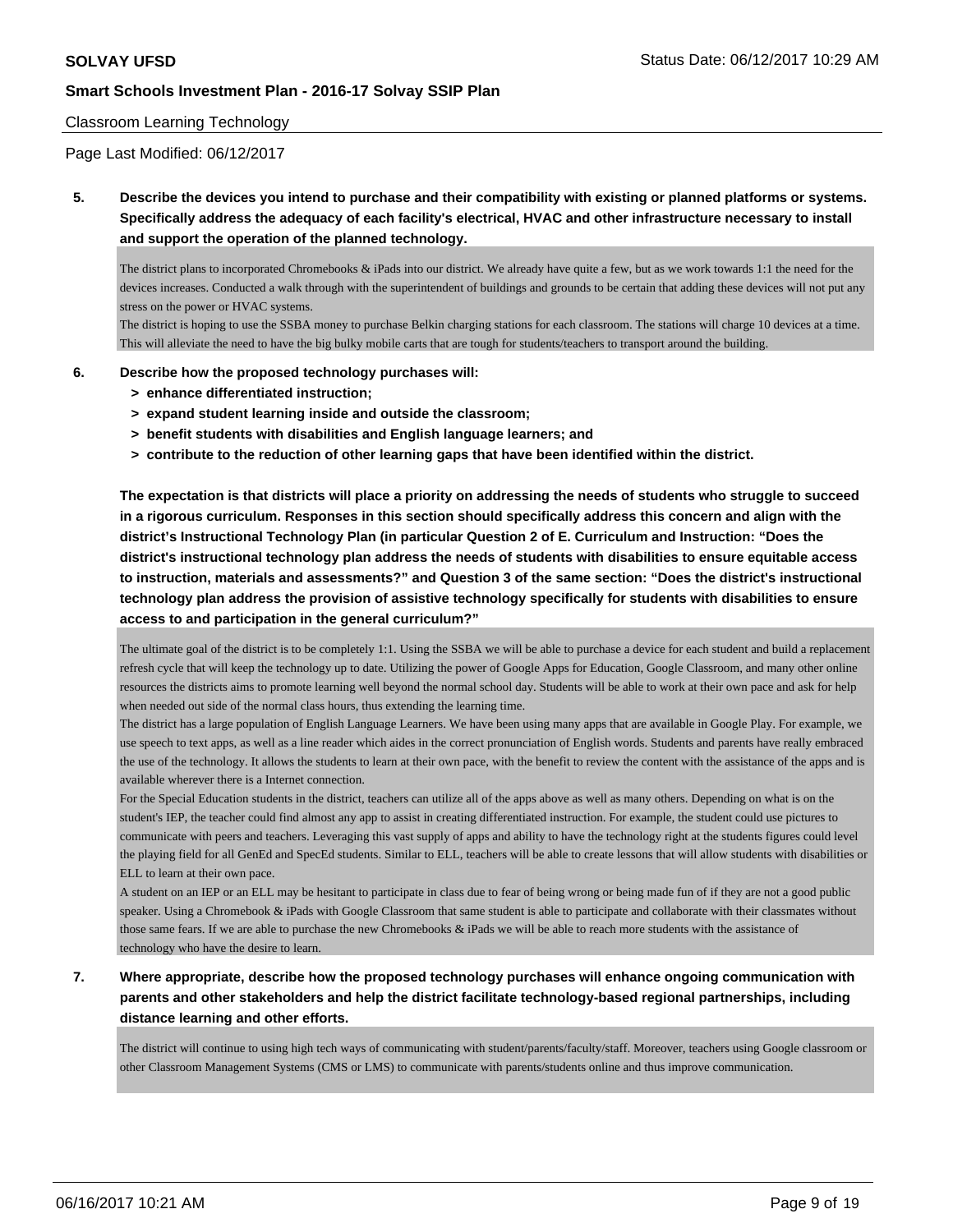### Classroom Learning Technology

Page Last Modified: 06/12/2017

**8. Describe the district's plan to provide professional development to ensure that administrators, teachers and staff can employ the technology purchased to enhance instruction successfully.**

**Note: This response should be aligned and expanded upon in accordance with your district's response to Question 1 of F. Professional Development of your Instructional Technology Plan: "Please provide a summary of professional development offered to teachers and staff, for the time period covered by this plan, to support technology to enhance teaching and learning. Please include topics, audience and method of delivery within your summary."**

The district has set up Google Apps for Education training session over the summer that each teacher will be required to participate in. The district will utilize Model School COSER through OCM BOCES to provide trainers for Chromboooks & iPads and management of Google Classroom. Furthermore, the district has signed up with OCM BOCES to bring in Technology Integration Specialist who will be working with teachers one-onone to train them on how to use the technology effectively.

The district will continue to provide staff development days as well as release time for technology related courses and trainings.

- **9. Districts must contact the SUNY/CUNY teacher preparation program that supplies the largest number of the district's new teachers to request advice on innovative uses and best practices at the intersection of pedagogy and educational technology.**
	- $\boxtimes$  By checking this box, you certify that you have contacted the SUNY/CUNY teacher preparation program that supplies the largest number of your new teachers to request advice on these issues.
	- **9a. Please enter the name of the SUNY or CUNY Institution that you contacted.**

SUNY Oswego

**9b. Enter the primary Institution phone number.**

315-312-2102

**9c. Enter the name of the contact person with whom you consulted and/or will be collaborating with on innovative uses of technology and best practices.**

Dr. Pam Michael

**10. A district whose Smart Schools Investment Plan proposes the purchase of technology devices and other hardware must account for nonpublic schools in the district.**

**Are there nonpublic schools within your school district?**

Yes

 $\boxtimes$  No

**11. Nonpublic Classroom Technology Loan Calculator**

**The Smart Schools Bond Act provides that any Classroom Learning Technology purchases made using Smart Schools funds shall be lent, upon request, to nonpublic schools in the district. However, no school district shall be required to loan technology in amounts greater than the total obtained and spent on technology pursuant to the Smart Schools Bond Act and the value of such loan may not exceed the total of \$250 multiplied by the nonpublic school enrollment in the base year at the time of enactment.**

**See:**

**http://www.p12.nysed.gov/mgtserv/smart\_schools/docs/Smart\_Schools\_Bond\_Act\_Guidance\_04.27.15\_Final.pdf.**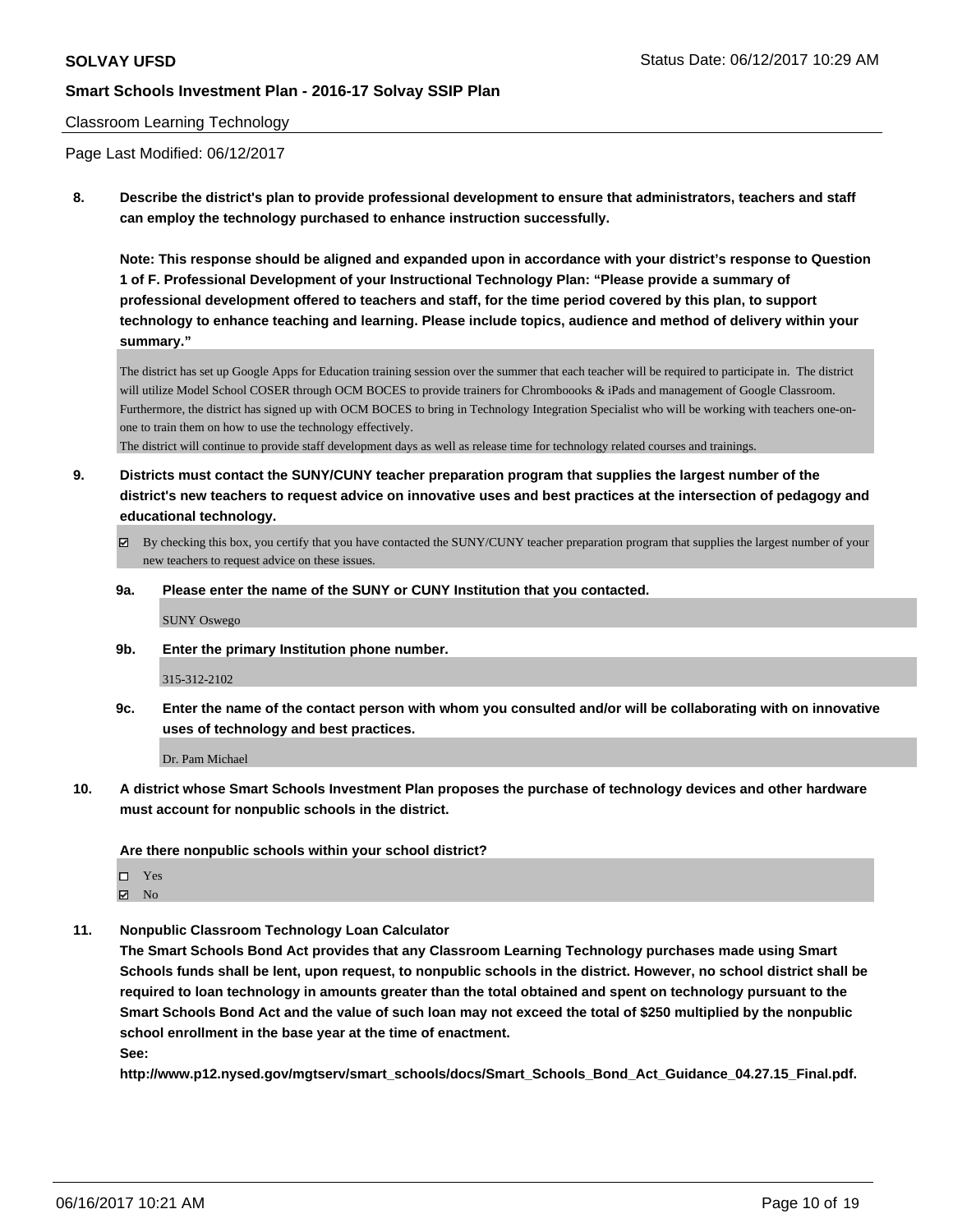Classroom Learning Technology

Page Last Modified: 06/12/2017

|                                       | 1. Classroom<br>Technology<br>Sub-allocation | l 2. Public<br>l Enrollment<br>$(2014-15)$ | l 3. Nonpublic<br>Enrollment<br>$(2014-15)$ | l 4. Sum of<br>Public and<br>l Nonpublic<br>Enrollment | 15. Total Per<br>Pupil Sub-<br>lallocation | 6. Total<br>Nonpublic Loan<br>Amount                                                          |
|---------------------------------------|----------------------------------------------|--------------------------------------------|---------------------------------------------|--------------------------------------------------------|--------------------------------------------|-----------------------------------------------------------------------------------------------|
| Calculated Nonpublic Loan<br>l Amount |                                              |                                            |                                             |                                                        |                                            | (No Response)   (No Response)   (No Response)   (No Response)   (No Response)   (No Response) |

**12. To ensure the sustainability of technology purchases made with Smart Schools funds, districts must demonstrate a long-term plan to maintain and replace technology purchases supported by Smart Schools Bond Act funds. This sustainability plan shall demonstrate a district's capacity to support recurring costs of use that are ineligible for Smart Schools Bond Act funding such as device maintenance, technical support, Internet and wireless fees, maintenance of hotspots, staff professional development, building maintenance and the replacement of incidental items. Further, such a sustainability plan shall include a long-term plan for the replacement of purchased devices and equipment at the end of their useful life with other funding sources.**

By checking this box, you certify that the district has a sustainability plan as described above.

**13. Districts must ensure that devices purchased with Smart Schools Bond funds will be distributed, prepared for use, maintained and supported appropriately. Districts must maintain detailed device inventories in accordance with generally accepted accounting principles.**

 $\boxtimes$  By checking this box, you certify that the district has a distribution and inventory management plan and system in place.

**14. If you are submitting an allocation for Classroom Learning Technology complete this table. Note that the calculated Total at the bottom of the table must equal the Total allocation for this category that you entered in the SSIP Overview overall budget.**

|                         | Sub-Allocation |
|-------------------------|----------------|
| Interactive Whiteboards | (No Response)  |
| Computer Servers        | (No Response)  |
| Desktop Computers       | (No Response)  |
| Laptop Computers        | 232,000        |
| <b>Tablet Computers</b> | 75,800         |
| <b>Other Costs</b>      | 39,800         |
| Totals:                 | 347,600        |

**15. Please detail the type, quantity, per unit cost and total cost of the eligible items under each sub-category. This is especially important for any expenditures listed under the "Other" category. All expenditures must be capital-bond eligible to be reimbursed through the SSBA. If you have any questions, please contact us directly through smartschools@nysed.gov.**

**Please specify in the "Item to be Purchased" field which specific expenditures and items are planned to meet the district's nonpublic loan requirement, if applicable.**

**NOTE: Wireless Access Points that will be loaned/purchased for nonpublic schools should ONLY be included in this category, not under School Connectivity, where public school districts would list them.**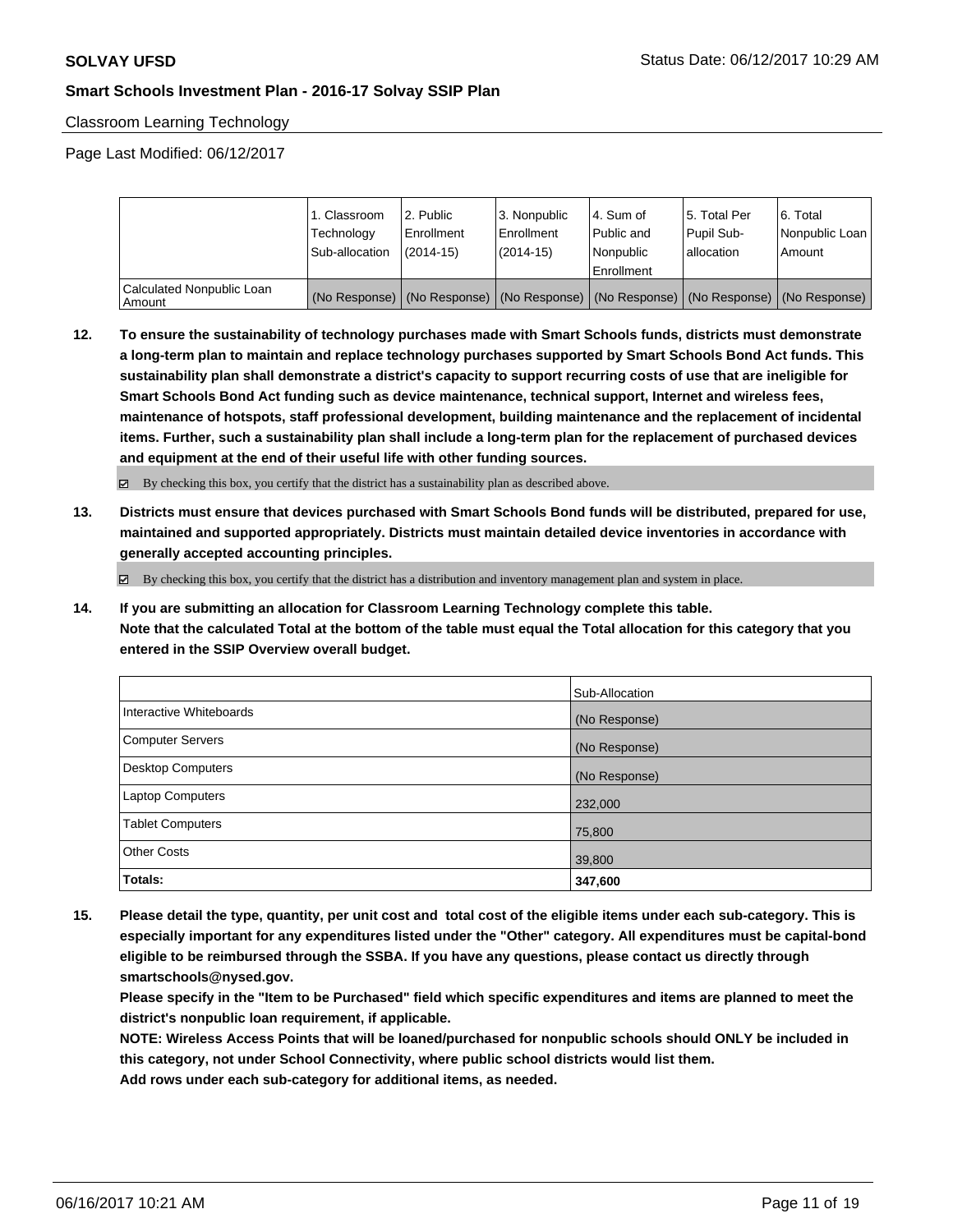# Classroom Learning Technology

| Select the allowable expenditure | I Item to be Purchased          | Quantity | Cost per Item | <b>Total Cost</b> |
|----------------------------------|---------------------------------|----------|---------------|-------------------|
| type.                            |                                 |          |               |                   |
| Repeat to add another item under |                                 |          |               |                   |
| each type.                       |                                 |          |               |                   |
| <b>Laptop Computers</b>          | <b>Chromebooks</b>              | 800      | 290           | 232,000           |
| <b>Other Costs</b>               | Google Chrome Management        | 800      | 25            | 20,000            |
| <b>Other Costs</b>               | <b>Belkin Charging Stations</b> | 110      | 180           | 19,800            |
| <b>Tablet Computers</b>          | Apple iPads                     | 200      | 379           | 75,800            |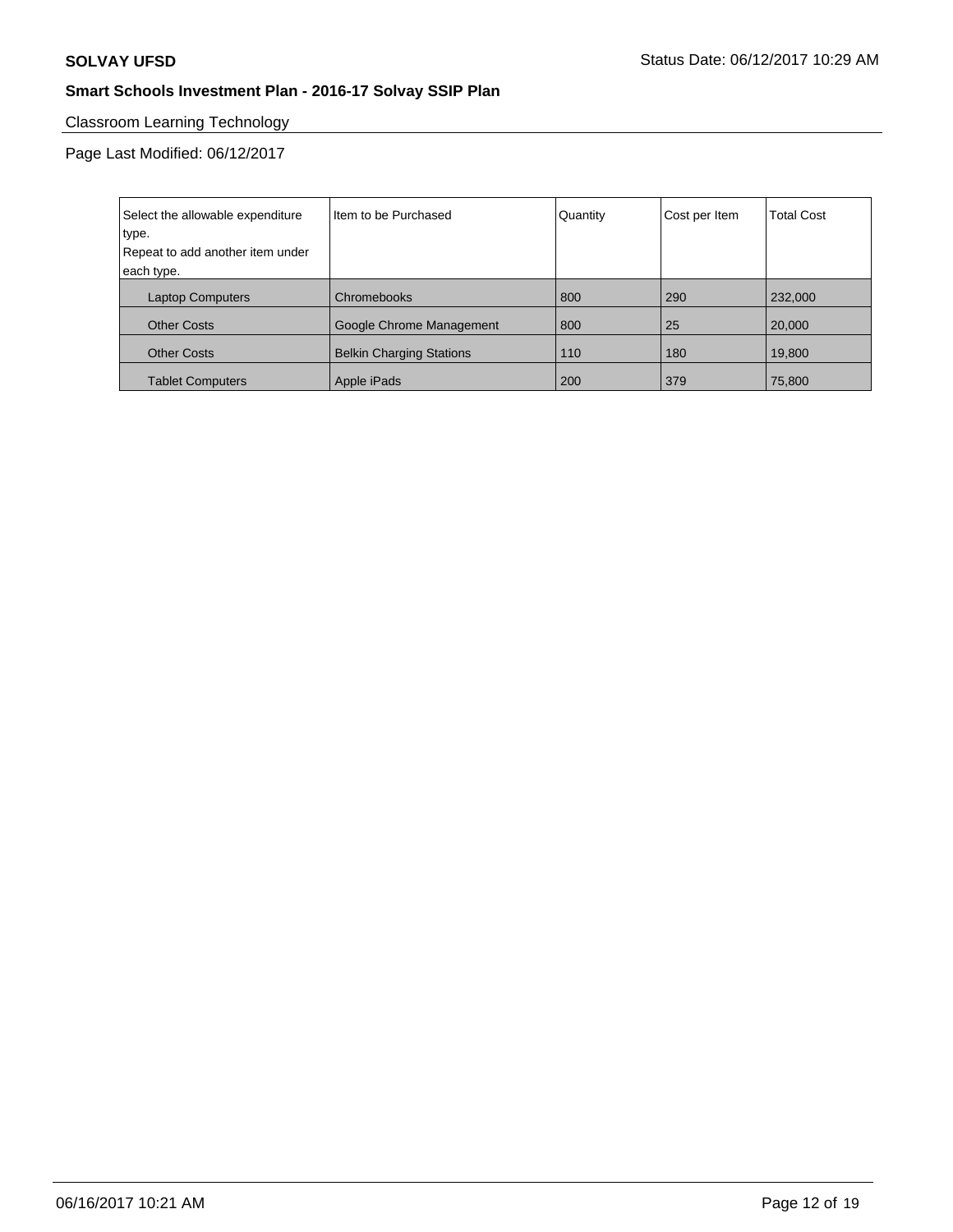### Pre-Kindergarten Classrooms

Page Last Modified: 06/12/2017

## **Group 1**

**1. Provide information regarding how and where the district is currently serving pre-kindergarten students and justify the need for additional space with enrollment projections over 3 years.**

(No Response)

- **2. Describe the district's plan to construct, enhance or modernize education facilities to accommodate prekindergarten programs. Such plans must include:**
	- **Specific descriptions of what the district intends to do to each space;**
	- **An affirmation that pre-kindergarten classrooms will contain a minimum of 900 square feet per classroom;**
	- **The number of classrooms involved;**
	- **The approximate construction costs per classroom; and**
	- **Confirmation that the space is district-owned or has a long-term lease that exceeds the probable useful life of the improvements.**

(No Response)

**3. Smart Schools Bond Act funds may only be used for capital construction costs. Describe the type and amount of additional funds that will be required to support ineligible ongoing costs (e.g. instruction, supplies) associated with any additional pre-kindergarten classrooms that the district plans to add.**

(No Response)

**4. All plans and specifications for the erection, repair, enlargement or remodeling of school buildings in any public school district in the State must be reviewed and approved by the Commissioner. Districts that plan capital projects using their Smart Schools Bond Act funds will undergo a Preliminary Review Process by the Office of Facilities Planning.**

**Please indicate on a separate row each project number given to you by the Office of Facilities Planning.**

| <b>Project Number</b> |  |
|-----------------------|--|
| (No Response)         |  |

**5. If you have made an allocation for Pre-Kindergarten Classrooms, complete this table. Note that the calculated Total at the bottom of the table must equal the Total allocation for this category that you entered in the SSIP Overview overall budget.**

| Totals:                                  | 0              |
|------------------------------------------|----------------|
| Other Costs                              | (No Response)  |
| Enhance/Modernize Educational Facilities | (No Response)  |
| Construct Pre-K Classrooms               | (No Response)  |
|                                          | Sub-Allocation |

**6. Please detail the type, quantity, per unit cost and total cost of the eligible items under each sub-category. This is especially important for any expenditures listed under the "Other" category. All expenditures must be capital-bond eligible to be reimbursed through the SSBA. If you have any questions, please contact us directly through smartschools@nysed.gov.**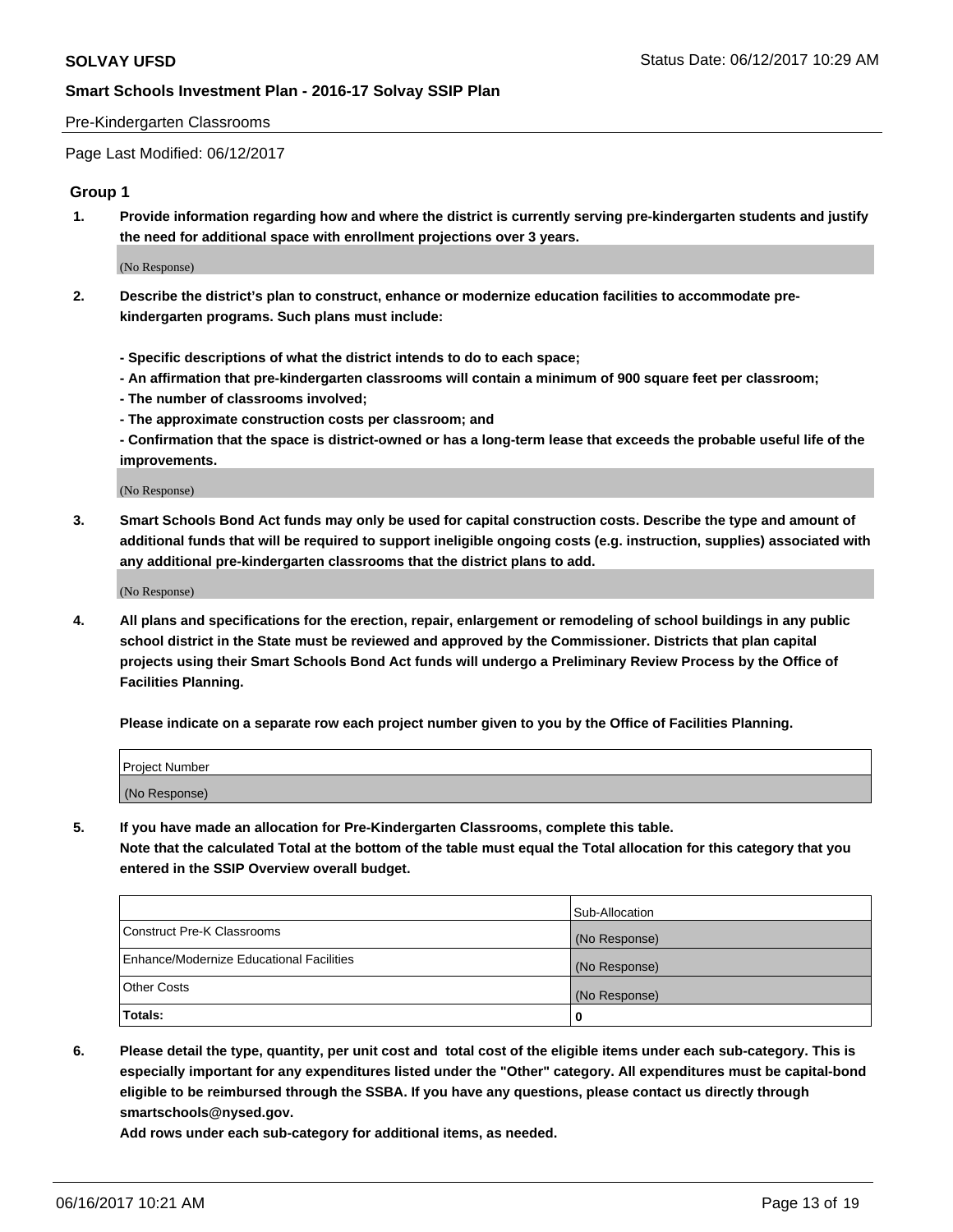# Pre-Kindergarten Classrooms

| Select the allowable expenditure | Item to be purchased | Quantity      | Cost per Item | <b>Total Cost</b> |
|----------------------------------|----------------------|---------------|---------------|-------------------|
| type.                            |                      |               |               |                   |
| Repeat to add another item under |                      |               |               |                   |
| each type.                       |                      |               |               |                   |
| (No Response)                    | (No Response)        | (No Response) | (No Response) | (No Response)     |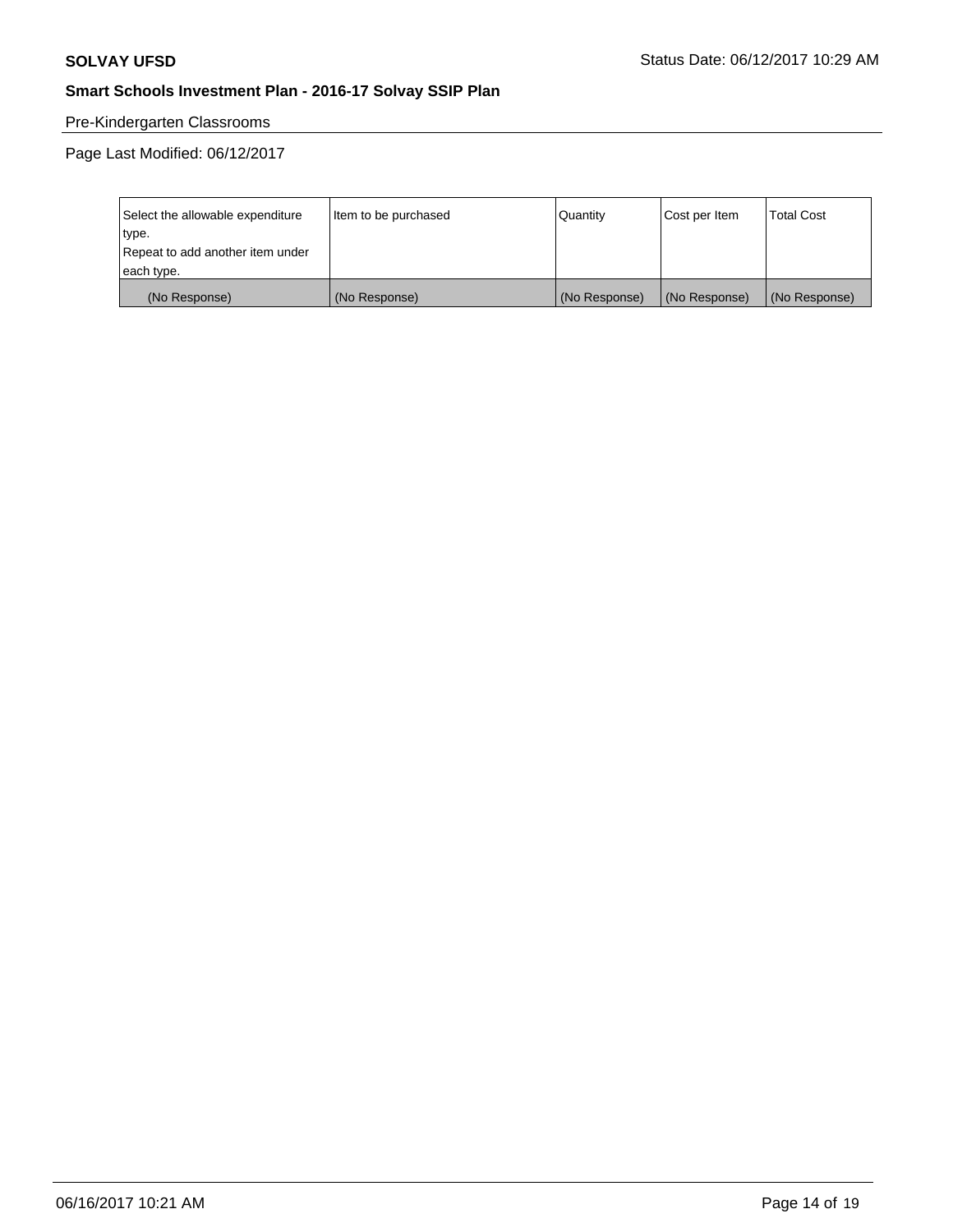Replace Transportable Classrooms

Page Last Modified: 06/12/2017

## **Group 1**

**1. Describe the district's plan to construct, enhance or modernize education facilities to provide high-quality instructional space by replacing transportable classrooms.**

(No Response)

**2. All plans and specifications for the erection, repair, enlargement or remodeling of school buildings in any public school district in the State must be reviewed and approved by the Commissioner. Districts that plan capital projects using their Smart Schools Bond Act funds will undergo a Preliminary Review Process by the Office of Facilities Planning.**

**Please indicate on a separate row each project number given to you by the Office of Facilities Planning.**

| Project Number |  |
|----------------|--|
| (No Response)  |  |

**3. For large projects that seek to blend Smart Schools Bond Act dollars with other funds, please note that Smart Schools Bond Act funds can be allocated on a pro rata basis depending on the number of new classrooms built that directly replace transportable classroom units.**

**If a district seeks to blend Smart Schools Bond Act dollars with other funds describe below what other funds are being used and what portion of the money will be Smart Schools Bond Act funds.**

(No Response)

**4. If you have made an allocation for Replace Transportable Classrooms, complete this table. Note that the calculated Total at the bottom of the table must equal the Total allocation for this category that you entered in the SSIP Overview overall budget.**

|                                                | Sub-Allocation |
|------------------------------------------------|----------------|
| Construct New Instructional Space              | (No Response)  |
| Enhance/Modernize Existing Instructional Space | (No Response)  |
| Other Costs                                    | (No Response)  |
| Totals:                                        | $\Omega$       |

**5. Please detail the type, quantity, per unit cost and total cost of the eligible items under each sub-category. This is especially important for any expenditures listed under the "Other" category. All expenditures must be capital-bond eligible to be reimbursed through the SSBA. If you have any questions, please contact us directly through smartschools@nysed.gov.**

| Select the allowable expenditure | Item to be purchased | Quantity      | Cost per Item | <b>Total Cost</b> |
|----------------------------------|----------------------|---------------|---------------|-------------------|
| type.                            |                      |               |               |                   |
| Repeat to add another item under |                      |               |               |                   |
| each type.                       |                      |               |               |                   |
| (No Response)                    | (No Response)        | (No Response) | (No Response) | (No Response)     |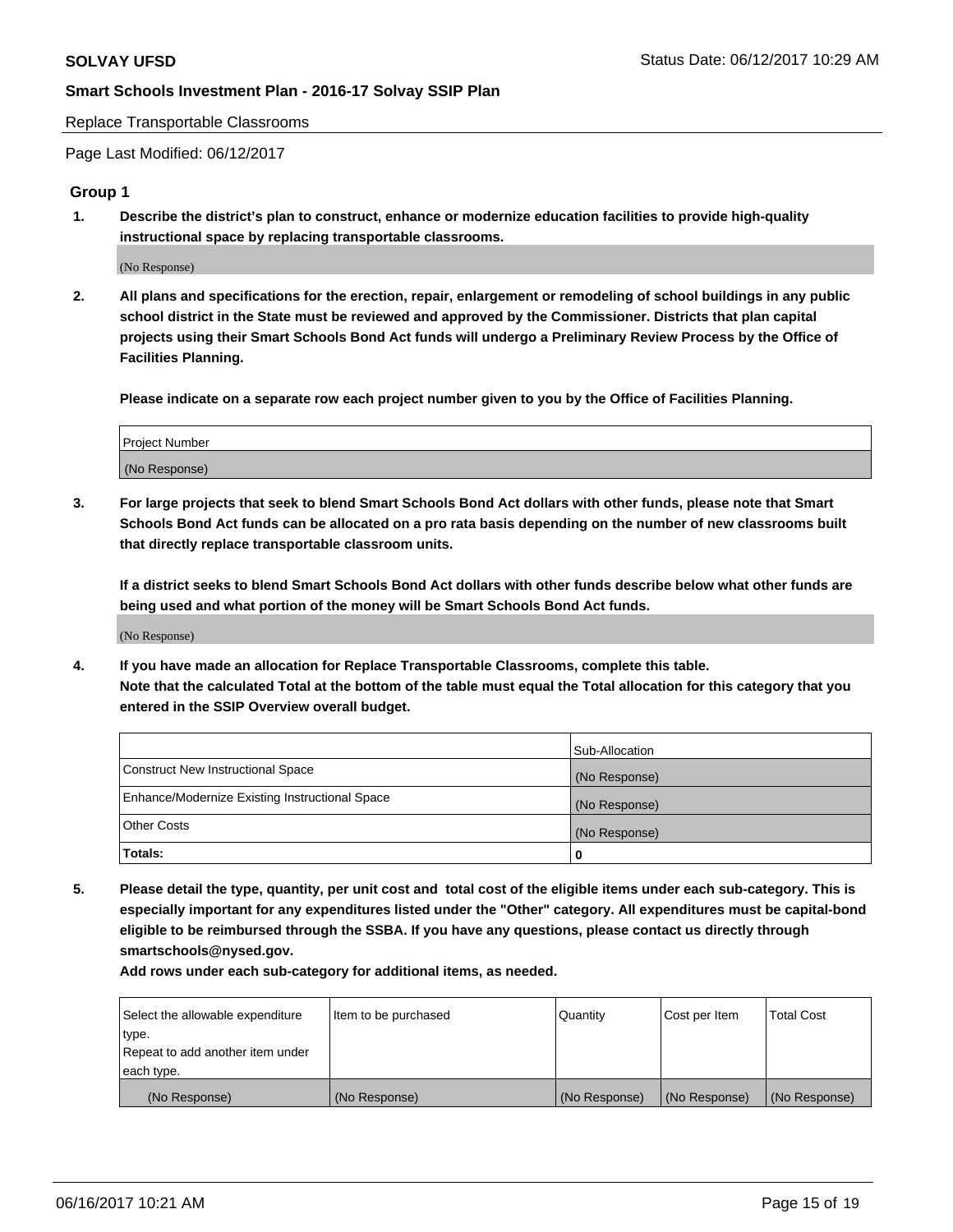### High-Tech Security Features

Page Last Modified: 06/12/2017

## **Group 1**

**1. Describe how you intend to use Smart Schools Bond Act funds to install high-tech security features in school buildings and on school campuses.**

(No Response)

**2. All plans and specifications for the erection, repair, enlargement or remodeling of school buildings in any public school district in the State must be reviewed and approved by the Commissioner. Districts that plan capital projects using their Smart Schools Bond Act funds will undergo a Preliminary Review Process by the Office of Facilities Planning.** 

**Please indicate on a separate row each project number given to you by the Office of Facilities Planning.**

| Project Number |  |
|----------------|--|
|                |  |
| (No Response)  |  |

- **3. Was your project deemed eligible for streamlined Review?**
	- Yes  $\hfill \square$  No
- **4. Include the name and license number of the architect or engineer of record.**

| <b>Name</b>   | License Number |
|---------------|----------------|
| (No Response) | (No Response)  |

**5. If you have made an allocation for High-Tech Security Features, complete this table. Note that the calculated Total at the bottom of the table must equal the Total allocation for this category that you entered in the SSIP Overview overall budget.**

|                                                      | Sub-Allocation |
|------------------------------------------------------|----------------|
| Capital-Intensive Security Project (Standard Review) | (No Response)  |
| Electronic Security System                           | (No Response)  |
| <b>Entry Control System</b>                          | (No Response)  |
| Approved Door Hardening Project                      | (No Response)  |
| <b>Other Costs</b>                                   | (No Response)  |
| Totals:                                              | 0              |

**6. Please detail the type, quantity, per unit cost and total cost of the eligible items under each sub-category. This is especially important for any expenditures listed under the "Other" category. All expenditures must be capital-bond eligible to be reimbursed through the SSBA. If you have any questions, please contact us directly through smartschools@nysed.gov.**

| (No Response)                    | (No Response)        | (No Response) | (No Response) | (No Response)     |
|----------------------------------|----------------------|---------------|---------------|-------------------|
| each type.                       |                      |               |               |                   |
| Repeat to add another item under |                      |               |               |                   |
| type.                            |                      |               |               |                   |
| Select the allowable expenditure | Item to be purchased | Quantity      | Cost per Item | <b>Total Cost</b> |
|                                  |                      |               |               |                   |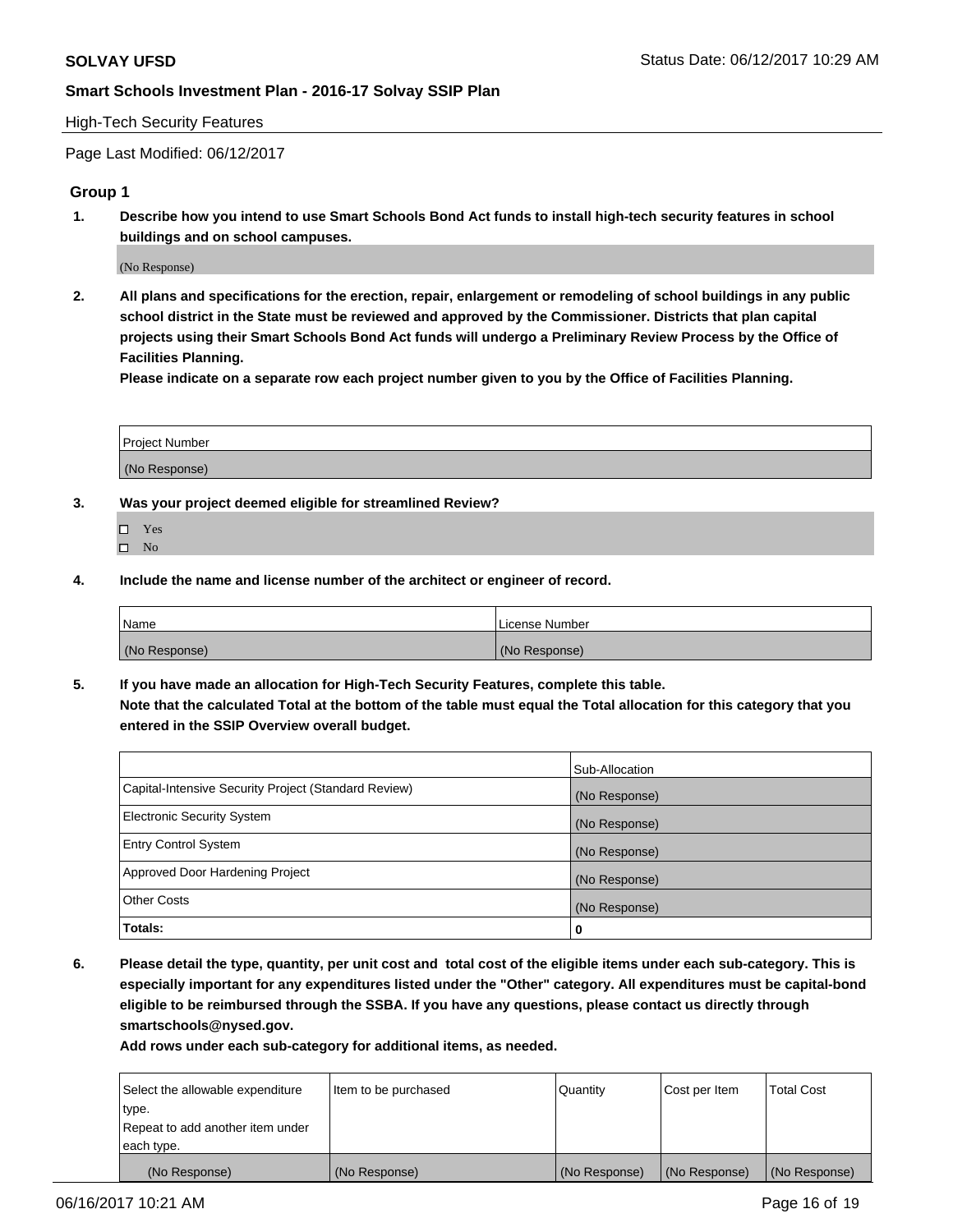High-Tech Security Features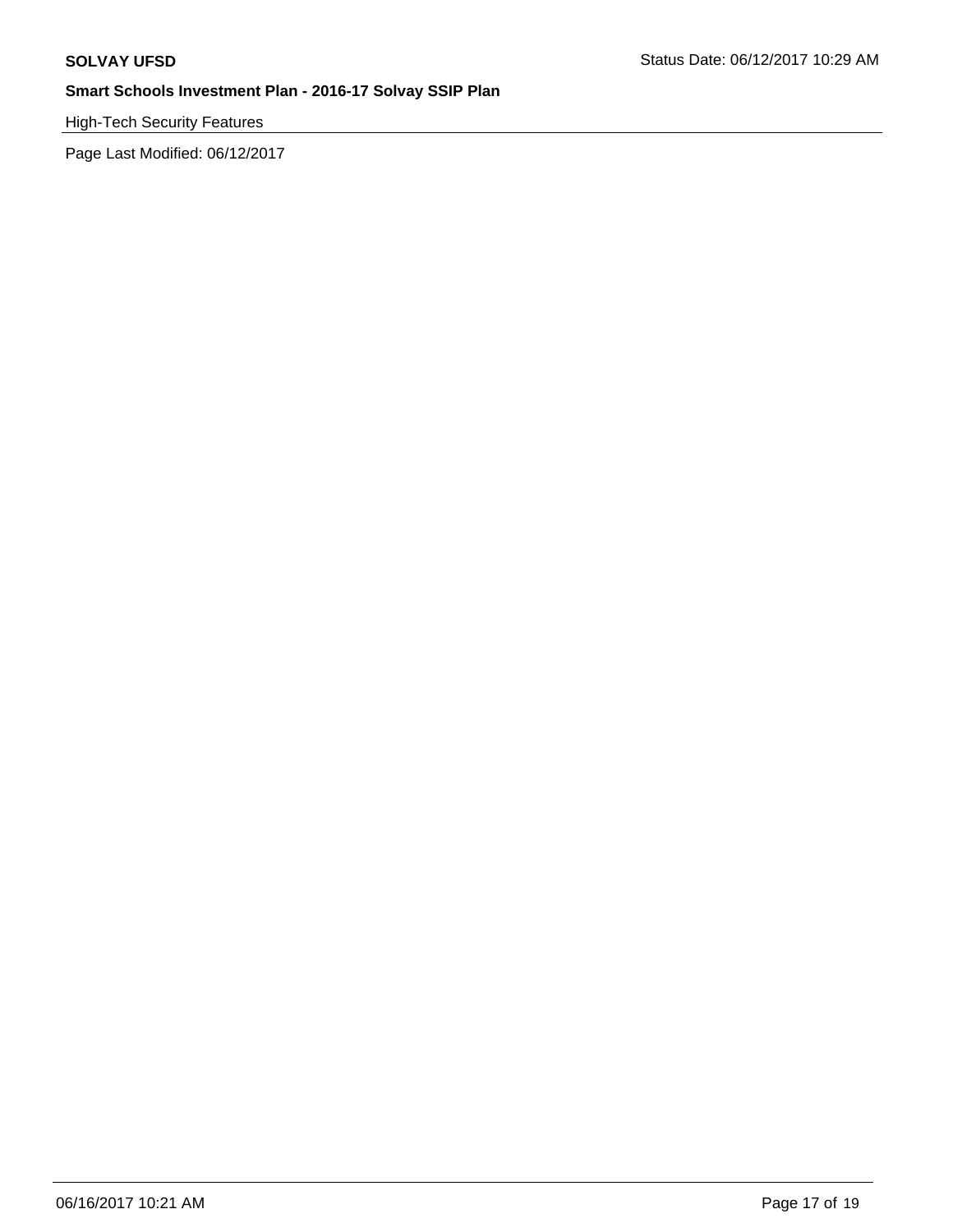Report